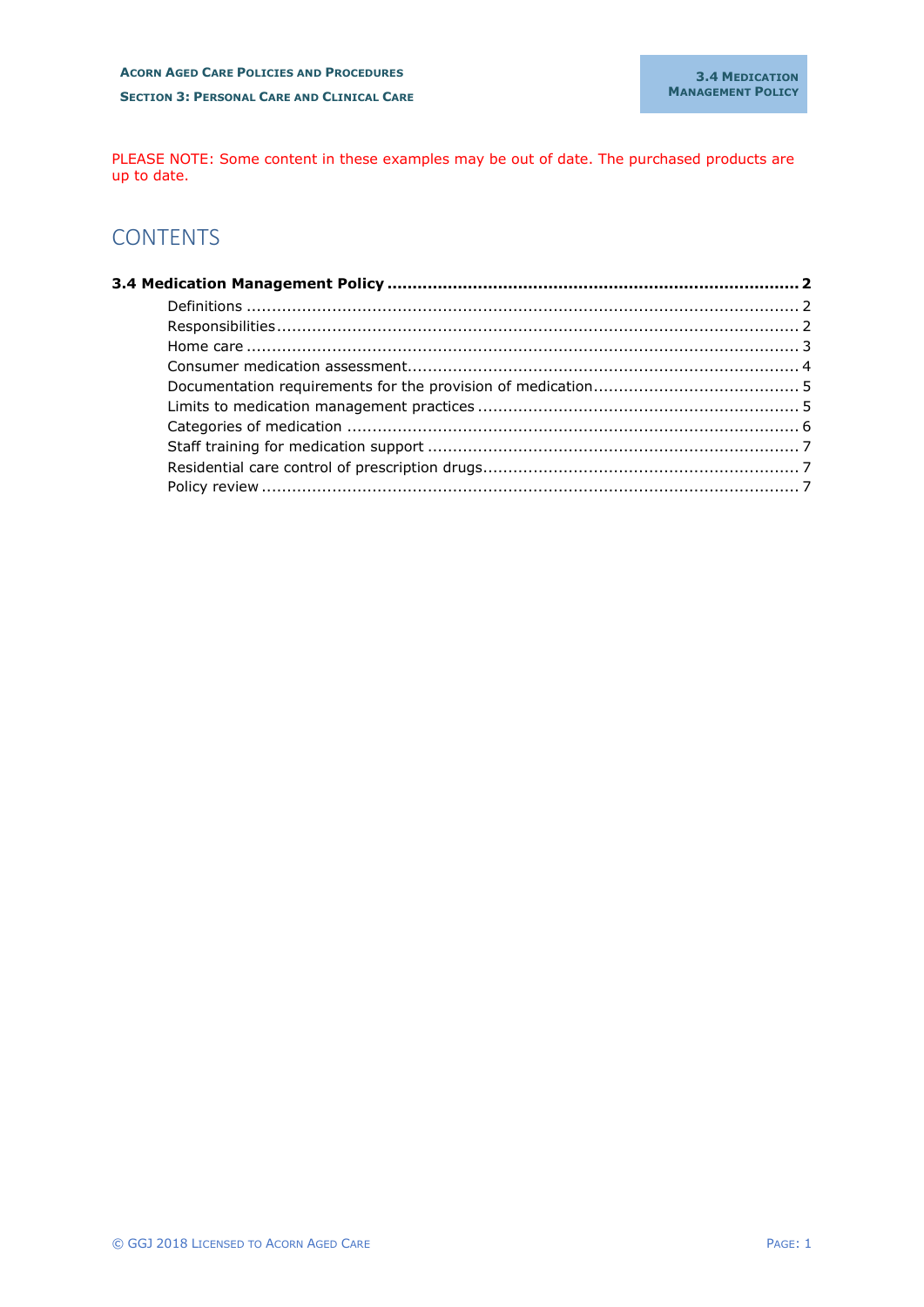# <span id="page-1-0"></span>3.4 MEDICATION MANAGEMENT POLICY

Acorn Aged Care promotes the safe and effective use of medications for all consumers in line with current legislation and guidelines. Medication management can be provided to consumers by the Registered/Enrolled Nurse or Support Workers. The Registered/Enrolled Nurse is bound to follow professional guidelines<sup>1</sup> in the delivery of medications. Support Workers can only provide medication management support if they have been deemed competent to do so. Consumers are encouraged to remain independence in the management of their medications.

This Policy is developed in line with contemporary guidance for medication management including:

- Australian Nursing and Midwifery Federation Nursing Guidelines: Management of Medicines in Aged Care 2013
- Department of Health and Ageing Guiding Principles for Medication Management in Residential Aged Care Facilities 2012
- Australian Pharmaceutical Advisory Council Guiding Principles for Medication Management in the Community 2012.

The legislation guiding medication management in WA is the Medicines and Poisons Act 2014 and Medicines and Poisons Regulations 2016; however, this legislation does not define the roles of support workers in medication management.

Each consumer is assessed to understand what medication supports they require to ensure safe and correct medication processes and promote their independence.

The practices supporting the medication policy include:

- **[Medication Guiding Principles Practice](../../Forms/Practices/Medication%20Management%20Guiding%20Principles%20Practice.docx)**
- **[Medication Management and Error Reporting Practice](../../Forms/Practices/Medication%20Management%20and%20Error%20Reporting%20Practice.docx)**
- [Support Worker Medication Support Practice.](../../Forms/Practices/Support%20Worker%20Medication%20Support%20Practice.docx)

#### <span id="page-1-1"></span>Definitions

(See 3.1.7 Definitions.)

#### <span id="page-1-2"></span>Responsibilities

#### *Registered nurse responsibilities*

Registered Nurses are able to administer medications (prescribed and non-prescribed) as per their scope of practice and in line with the requirements of the Health Practitioner Regulation National Law Act 2009, Health Practitioner Regulation National Law (WA), and the Medicines and Poisons Act 2014 and Medicines and Poisons Regulations 2016. The Registered Nurse is responsible for supporting consumers with their medications in the following ways:

- Ensuring they practice within their scope of practice to provide medication support
- Assessing the need for medication support for consumers where necessary
- Identifying the type of medications currently taken by the consumer and conducting medication reconciliation
- Liaising with the doctor and/or pharmacist as required
- Developing a medication plan for the consumer and identifying who will provide the medication support [this may include medication support by the Support Workers (blister packed medications and those Support Workers are competent to support the consumer with) or the Registered Nurse (other medications such as suppositories, insulin injections)

<sup>1</sup> Australian Nursing and Midwifery Federation Nursing Guidelines: Management of Medicines in Aged Care 2013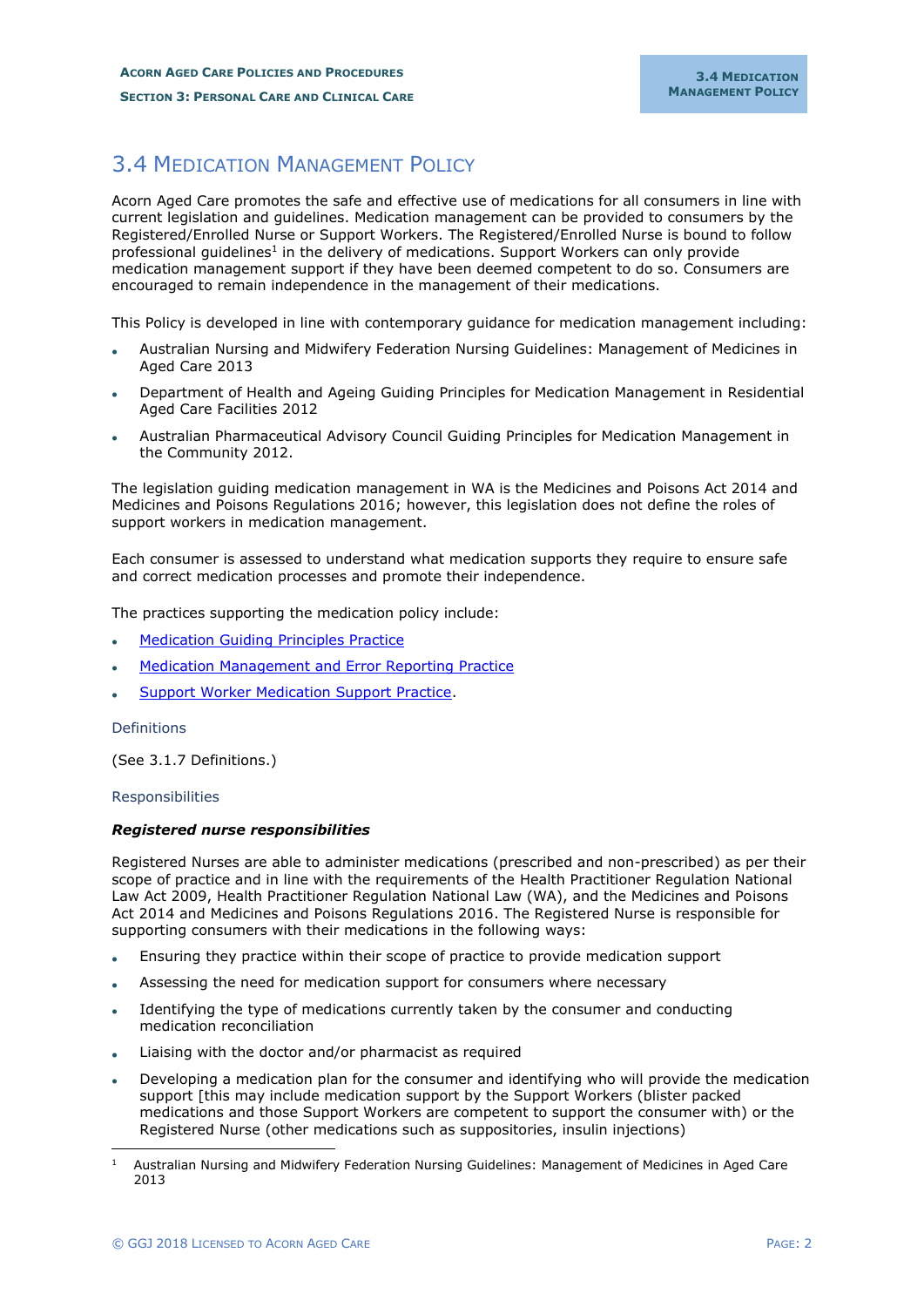# **ACORN AGED CARE POLICIES AND PROCEDURES SECTION 3: PERSONAL CARE AND CLINICAL CARE**

- Reviewing medication support during reassessment and if medication errors occur
- Ensuring the competency and supervision of Support Workers to provide medication support by providing medication support training and competency assessment
- Conducting annual audits of medication management and reports to the Clinical Care Committee meeting and participating in the Medication Advisory meeting in the Clinical Care Committee twice per year.

The Registered Nurse is responsible to Acorn Aged Care in relation to medication policy support in the following ways:

- Providing clinical advice and input into policies and procedures
- Participating in the review of Medication Error Reports to identify improvements and support staff development
- Participating in the Clinical Care Committee to inform improvements and development of policy/procedures relating to medication management.

# *Support worker responsibilities*

The Support Workers are responsible for medication support by:

- Never being involved in the management and/or administration of consumer medication, beyond their skills and training
- Ensuring that they are competent to provide medication support and refresh their competency every 12 months
- Being adequately trained by attending organisation endorsed medication training, assessed as competent by the Registered Nurse and feeling confident in performing the consumer medication assistance required of them
- Being adequately trained to identify potential adverse effects medication may have on the consumer (within their knowledge and skill)
- Liaising with their supervisor/Registered Nurse regarding medication support as required
- Following all medication support policies, procedures and practices
- Providing medication support as per the medication plan
- Reporting any medication incidents using a Medication Error Report
- Never providing medication advice or information to consumers/representatives.

#### <span id="page-2-0"></span>Home care

#### *Team leader responsibilities*

The Team Leaders are responsible for medication support by:

- Reviewing the assessed need for medication support for home care consumers (selfadministration is encouraged and supported through medication support aids such as blister packs)
- Liaising with the doctor, pharmacist and registered nurse as required
- Developing a medication plan for the consumer and identifying who will provide the medication support including medication support by the Support Workers (blister packed medications and other medications Support Workers are competent to support the consumer with) or the Registered Nurse (other medications such as suppositories, insulin injections)
- Reviewing consumers medication support during reassessment in consultation with the Registered Nurse
- Managing the follow up and implementation of improvements identified through the medication error reporting process.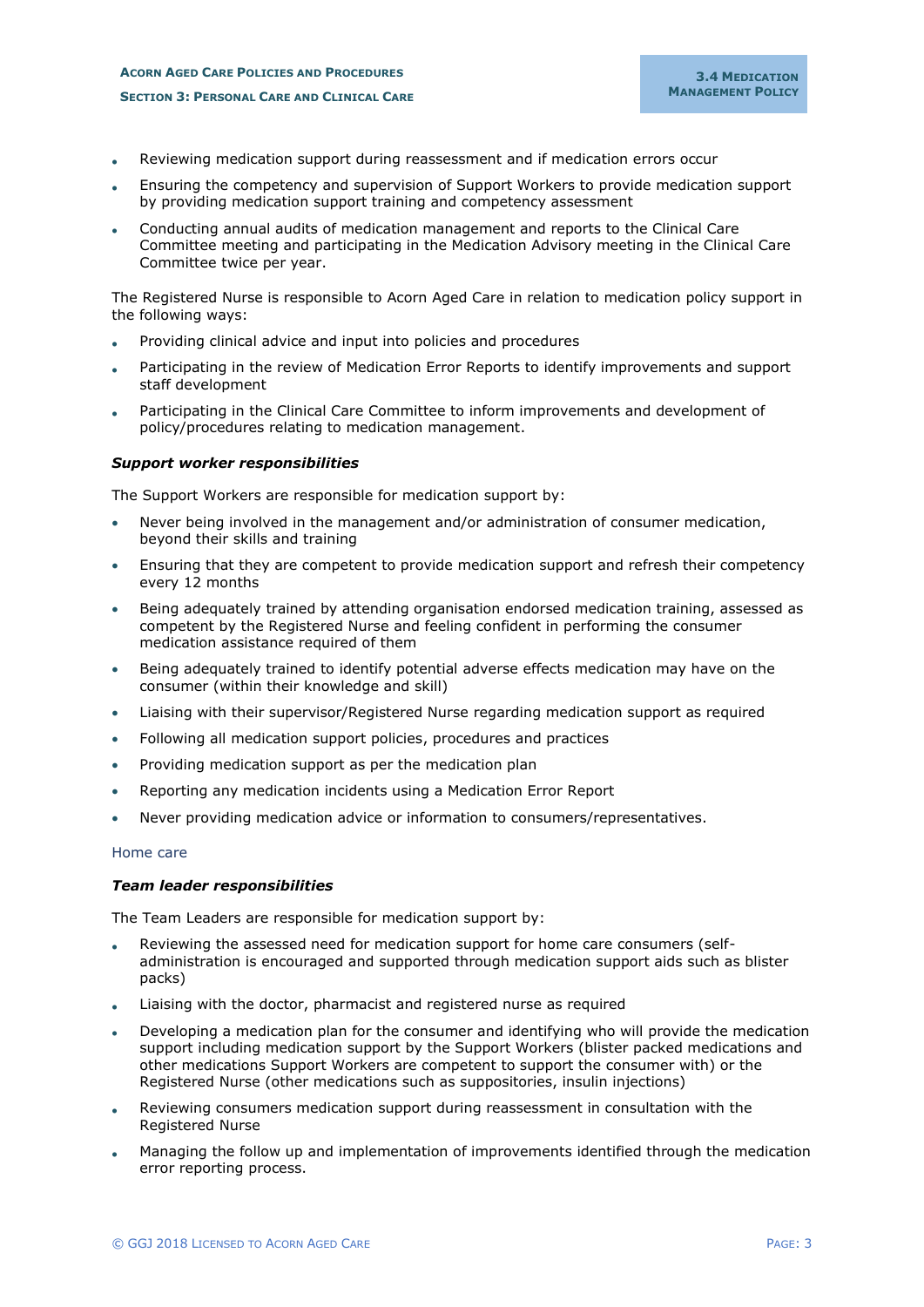See above for Support Worker medication responsibilities.

#### <span id="page-3-0"></span>Consumer medication assessment

Where an assessment is needed to determine a consumer's capacity to participate in the management of his or her own medication, we use the following procedures:

#### *Home care*

A consumer Medication Consent Form is completed for all consumers we provide medication support for.

All consumers with capacity are encouraged to self-administer their medications. Strategies for assisting them to achieve this include the provision of blister packs, aids to open blister packs, prompting calls (telephone calls at medication administration times to prompt the consumer to take medications) and support to liaise with the medical practitioner to reduce the number and times medications are required. The Registered Nurse can assist in liaising with the medical practitioner as required.

Should medications require secure storage (due to a consumer accessing medications outside of the prescribed times) strategies for supporting safe storage such as a locked box are considered and implemented if deemed appropriate and detailed in the support plan.

We provide consumers with the NPS Medicinewise information sheet (in the Resources file) to assist them in managing their medications safely.

#### *Residential care*

#### *Self medication*

All consumers with capacity are encouraged to self-administer their medications. A medical practitioner, Registered Nurse or Pharmacist, completes an assessment of the consumer's ability to self medicate if they wish. Strategies for assisting them to achieve this include the provision of blister packs, aids to open blister packs, and support to liaise with the medical practitioner to reduce the number and times medications are required. Consumers are assessed as competent to self-administer medications and are provided with a locked area in their room to store their medications. The consumer and management have a copy of the key.

The Registered Nurse confirms (through observation of medication self-administration and discussion) with the consumer that they are taking their medication as prescribed at support plan review (or more regularly if required) and refers the consumer to the medical practitioner for review if concerned there has been a change in their ability to self-medicate. The assessment of the consumer's ability to self-medicate is documented and a support plan developed.

Should the consumer fail to safely store medications so other consumers can not access them, the Registered Nurse discusses this with the consumer, completes a Medication Error Report and monitors compliance with medication storage. The issue is referred to the medical practitioner if required.

#### *Staff medication provision*

Should the consumer be unable to self medicate assessment and support planning to ascertain the provision of medication by staff is developed.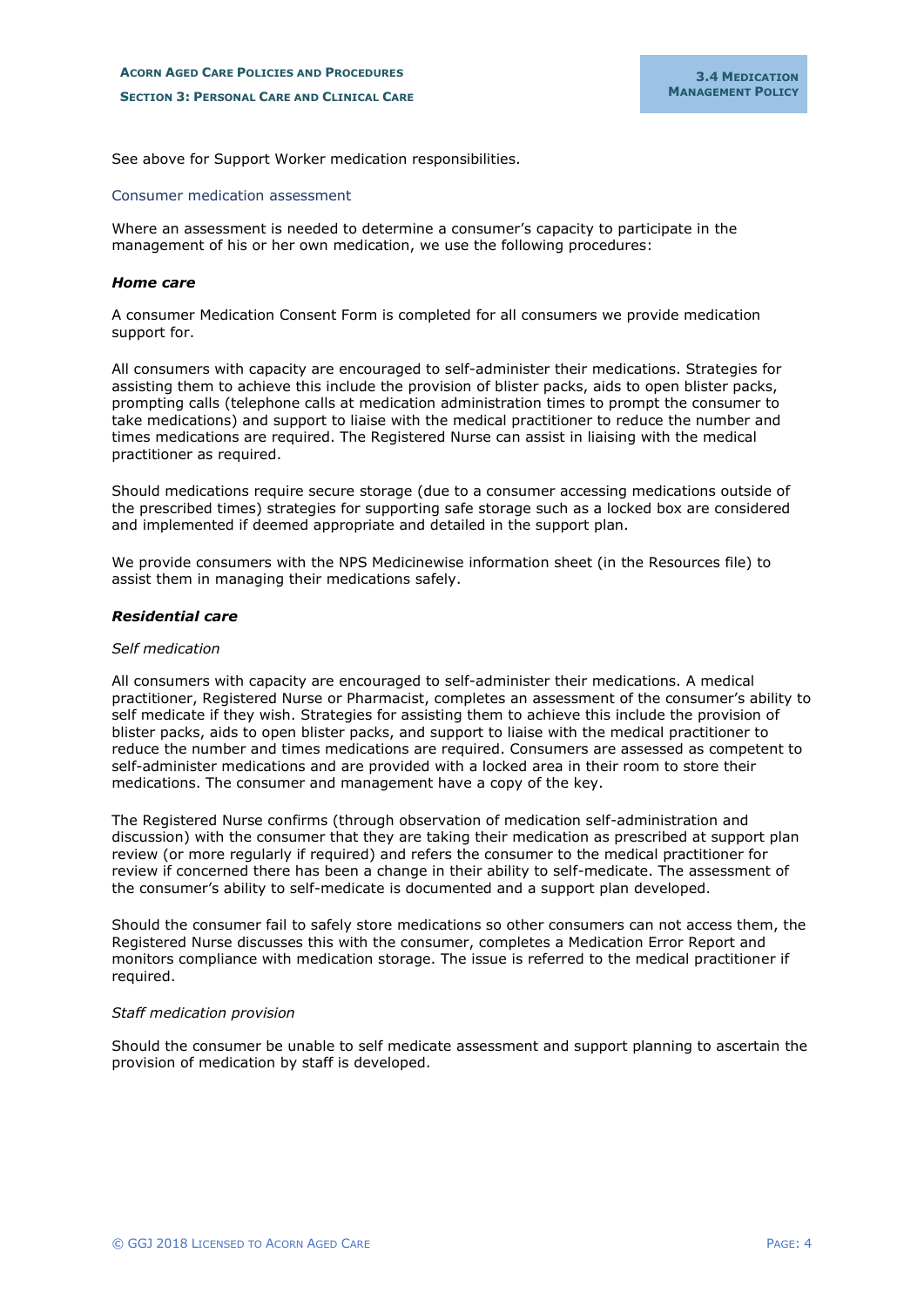# <span id="page-4-0"></span>Documentation requirements for the provision of medication

#### *Home care requirements for medication support*

If the consumer is having medication support, that is, the consumer is being prompted to take their medications, assisted with packaging and ensured the consumer has taken their medications the following is required:

- A Medication Consent Form is completed that outlines the type of medication assistance is to be provided (such as prompting for time of day or assistance with medication packaging)
- A Medication Order that details the doctor's prescription (which may be a signed patient medication summary, blister pack sheet provided by the pharmacist or a Medication Order form)
- A Medication Plan that describes the type of medication, assistance to be provided by the Support Workers including type, time, dose, and route of medication for the consumer is completed by the Registered Nurse

The consumer Medication Plan includes the following:

- Consumer's name (including three identifiers)
- o Medication to be given
- o Dose to be administered
- o Specific route
- o Time/s to be given
- o Specific instructions regarding the medication, e.g. to be taken with food
- o Commencement date of medication
- o Cessation or review date of the medication.
- A Medication Record Sheet or signing sheet for Support Workers to notate:
	- o their initials if they have ensured the client has taken the medication
	- $\circ$  'S' for self-administered if they have observed the consumer self-administering their medications
	- o 'N' if the prescribed medication is not available
	- o 'R' if the consumer refuses the medication.

# *Residential care requirements for medication support*

The Registered Nurse assesses the consumer, conducts medication reconciliation and develops a Medication Support Plan to meet the consumer's needs. This includes consideration of strategies to support the consumer to take medication such as altered medication forms and swallowing support. All consumers have a photograph taken (with consent) that is provided to the pharmacy for inclusion on the medications/documentation provided and in the consumers electronic records in Acorn Aged Care. This is updated annually to ensure accuracy, and ensures that we have a contemporary photograph of each consumer.

<span id="page-4-1"></span>Limits to medication management practices

See Medication Management Guiding Principles Practice.

Support workers are not placed in a position where they must make discretionary judgements concerning a consumer's health status when the consumer needs assistance from expert health professionals.

Examples of times when discretionary judgement may be required include: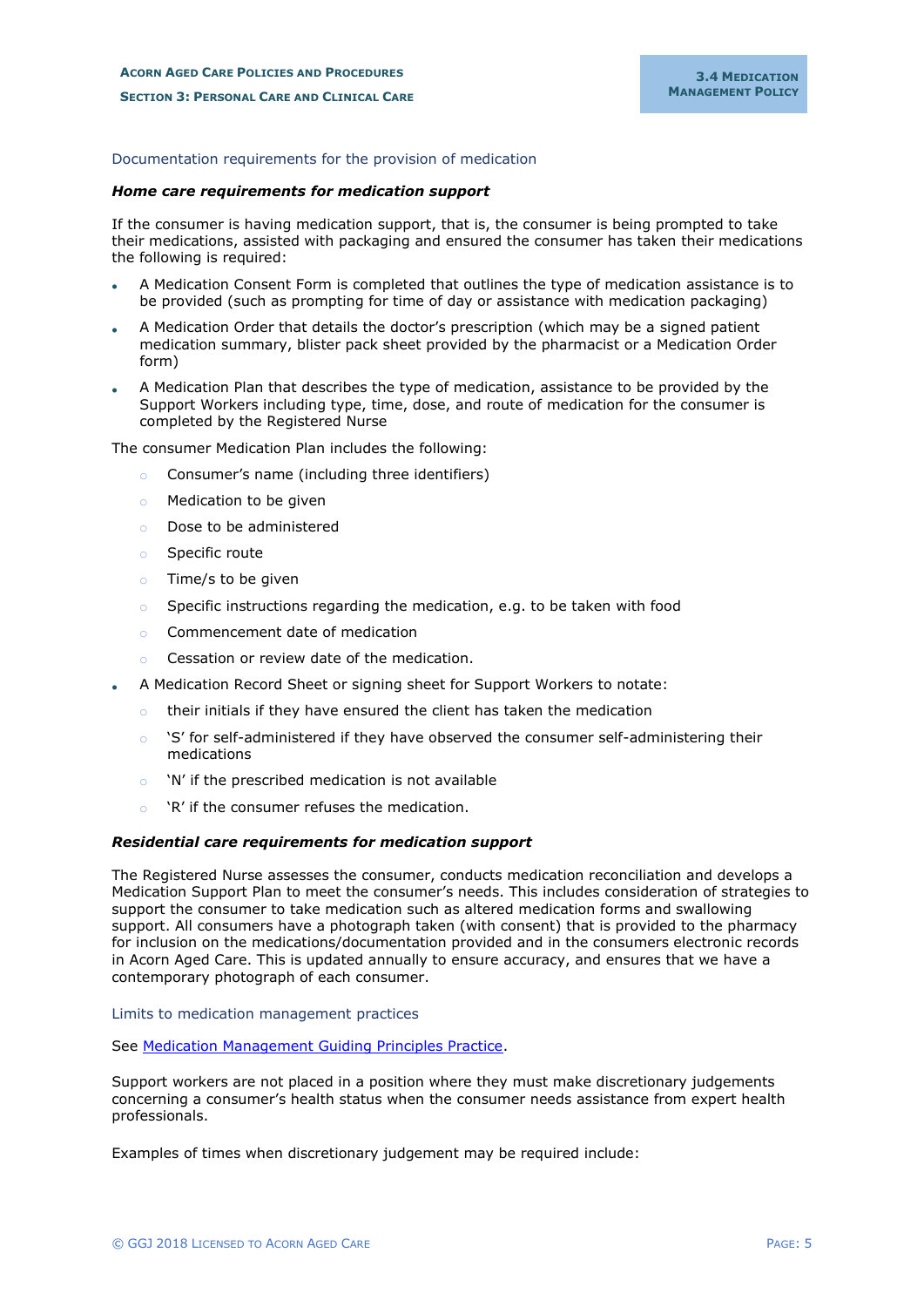- A consumer that needs to be monitored because of unstable health (unstable health is when a person's health is inconsistent and requires some intervention and changing of medication on a regular or ongoing basis).
- A consumer that consistently displays behaviour impacting on their ability to safely receive prescribed medications, e.g. takes too much medication, refuses to take medication, takes incorrect doses or misuses medication on a regular basis.
- Professional medication instructions are unclear, out of date, omitted or open to interpretation.

In these situations, the Support Worker informs the supervisor/Registered Nurse who contacts the consumer's doctor or other health professional for advice and ensure that the consumer is appropriately reviewed. The Registered Nurse provides medication management services to complex consumers.

# <span id="page-5-0"></span>Categories of medication

Medications are classified as either first category or second category medications. Support Workers may assist consumers with second category medications as specified in Table 3.4.1: Categories of Medication.

| <b>First Category Medication</b>                                                                                                                                                                                                                 | <b>Second Category Medication</b>                                                                                                                                                                                         |
|--------------------------------------------------------------------------------------------------------------------------------------------------------------------------------------------------------------------------------------------------|---------------------------------------------------------------------------------------------------------------------------------------------------------------------------------------------------------------------------|
| (Health Professionals only) Support Workers are not<br>to provide support to consumers with this<br>medication. The Registered/Enrolled Nurse can give<br>medicines in this category that she is competent to<br>give.                           | (Special skills/training required) Support Workers<br>may assist consumers with this medication after<br>receiving approved competency-based training and<br>competency assessment that is updated on an<br>annual basis. |
|                                                                                                                                                                                                                                                  | Scheduled 8 medications if in medication aid.                                                                                                                                                                             |
|                                                                                                                                                                                                                                                  | Tablets, Patches and Wafers.                                                                                                                                                                                              |
|                                                                                                                                                                                                                                                  | Eye drops; Ear drops; Nose drops and Sprays.                                                                                                                                                                              |
|                                                                                                                                                                                                                                                  | Topical, rectal and vaginal preparations (eg creams<br>and ointments)                                                                                                                                                     |
| Any medications that are to be nebulised that have<br>not been dispensed and prepared by a pharmacist<br>into unit doses.                                                                                                                        | Any medications that are to be nebulised that have<br>been dispensed and prepared by a pharmacist into<br>unit doses. Metered dose inhalers that have been<br>dispensed by a pharmacist.                                  |
| Medicines given via feeding tubes (eg gastrostomy,<br>jejunostomy) that have not been dispensed and<br>prepared by a pharmacist into unit doses.                                                                                                 | Medicines given via feeding tubes (eg gastrostomy,<br>jejunostomy) that have been dispensed and<br>prepared by a pharmacist into unit doses.                                                                              |
| <b>Medical Practitioner Only:</b><br>Intrathecal (into the spinal cord area)<br>Intraperitoneal (into peritoneum/ abdominal<br>$\bullet$<br>cavity)<br>Intraventricular (into ventricles of brain)<br>$\bullet$<br>Epidural<br>Registered Nurse: |                                                                                                                                                                                                                           |
| Intravenous<br>$\bullet$<br>Intramuscular<br>$\bullet$<br>Subcutaneous<br>٠<br>Enemas, pessaries and suppositories                                                                                                                               |                                                                                                                                                                                                                           |
| <b>Enrolled Nurse:</b>                                                                                                                                                                                                                           |                                                                                                                                                                                                                           |
| Intramuscular or subcutaneous if checked by a<br>$\bullet$<br><b>Registered Nurse</b><br>Enemas, pessaries and suppositories                                                                                                                     |                                                                                                                                                                                                                           |

#### *Table 3.4.1: Categories of Medication*